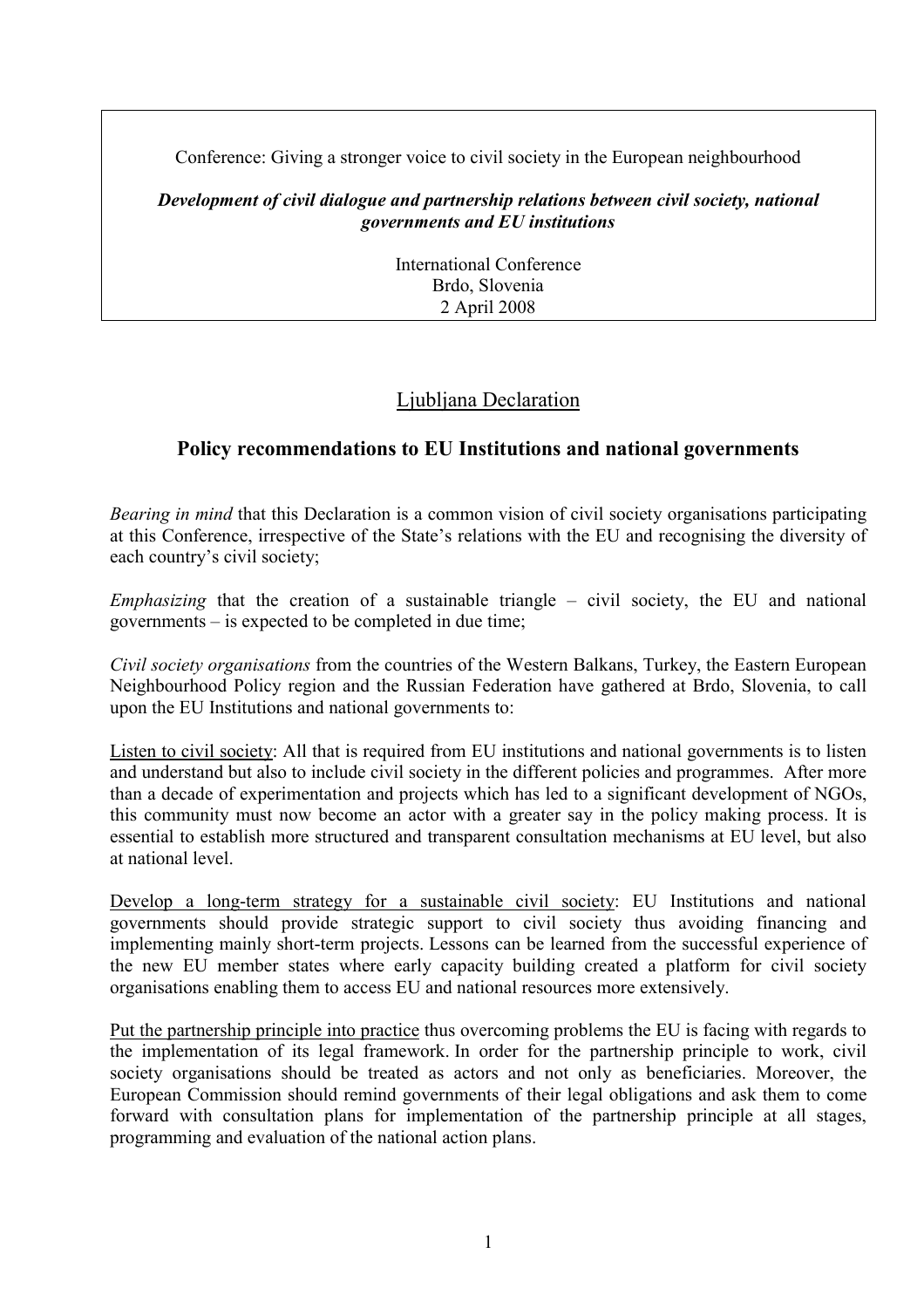Strengthen the capacity of small organisations: EU strategies and action plans lead to concentration on larger NGOs whereas small NGOs and those in remote and peripheral areas are receiving little information and no possibilities for involvement. EU institutions and national governments should improve this situation by engaging different stakeholders such as community foundations, civil society development organisations and NGO support structures. They bring together a wide spectrum of partners, which could be linked to EU programmes. There are models, including those within the new member states for re-granting instruments for small NGOs and support for micro-projects.

Focus on creating a supportive environment for CSOs sustainability: The EU should create its own policies that would influence national governments to develop an enabling legal, fiscal and institutional framework. EU institutions and national governments should build mechanisms for cross-sectoral cooperation, public participation and improved access to documents; they should support the civil society organisations to build coalitions and networking at the EU level and ensure strong and adapted capacity building. In this respect, the Donor Exchange, Coordination and Information mechanism (DECIM) and foundations are the best response to many concerns.

Civil society organisations are willing to work with EU Institutions and national governments in order to establish structured and transparent mechanisms for cooperation, adapted to each country's specificities.

The Annex attached to this Declaration specifies and further develops the above-mentioned recommendations on how to act more effectively in order to create a supportive environment for civil society organisations. The suggestions are made on the basis of analysis of national reports (see Annex) that address legal, fiscal, social and institutional environments as well as the importance of the European networking, exchange and scholarship programmes. At the end, a list of civil society organisations that support the Ljubljana Declaration is provided.

Ljubljana, 02 April 2008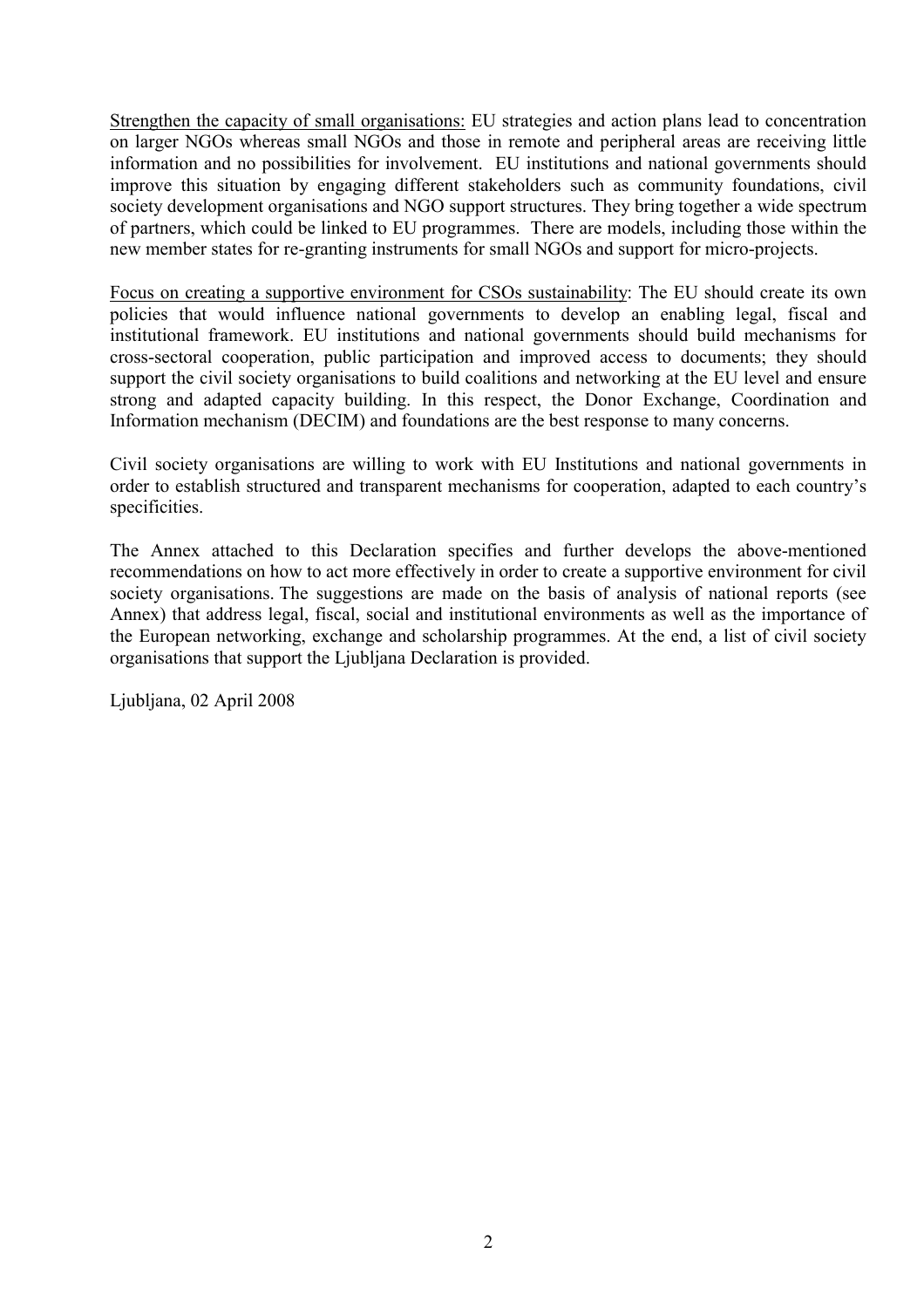**Annex to the Ljubljana Declaration** 

*1. Listen to civil society* 

*2. Develop a long-term strategy for a sustainable civil society* 

*3. Focus on creating a supportive environment for CSOs sustainability* 

*4. Improve access to documents and fill in the information gaps*

*5. Put the partnership principle into practice*

*6. Help in building coalitions among CSOs*

*7. Train CSOs on how to access EU funds*

*8. Strengthen the capacity of small organisations*

*9. Encourage donor coordination*

*10. Facilitate European networking*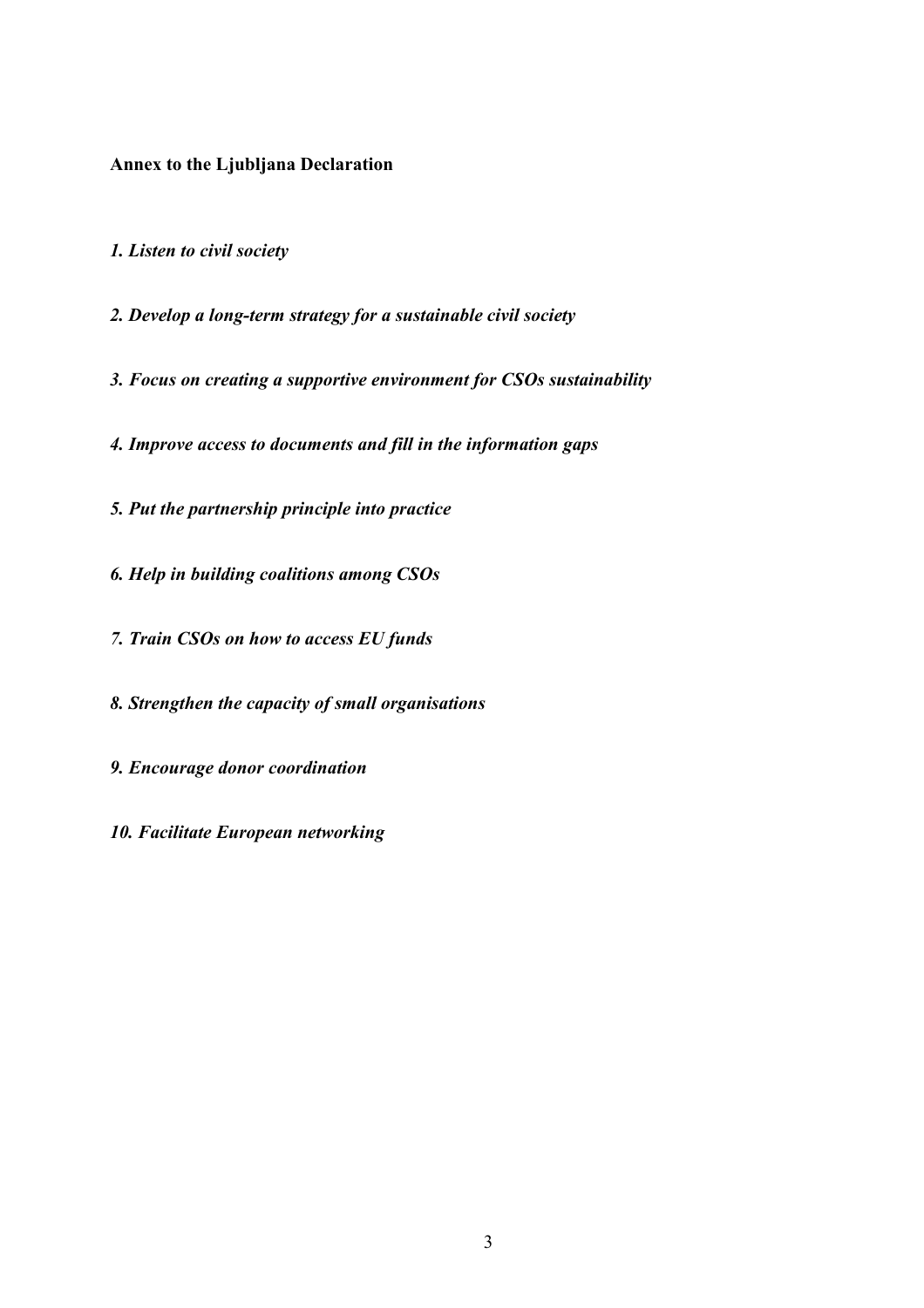The Declaration represents a consensus view from civil society representatives across 12 countries<sup>1</sup>, which participated in the conference held on 2 April 2008 in Brdo, Slovenia. This Conference is part of the  $ITS<sup>2</sup>$ Advocacy campaign<sup>3</sup> to launch a debate at  $\overline{E}U$  and national level about how to create sustainable partnership relations between civil society actors, EU and national authorities. Three international conferences are envisaged in the framework of this campaign: the Brussels conference, which was held in October  $2007^4$ , the Ljubljana conference and the concluding conference, which will be held in Zadar on 25-26 September 2008.

The results of the Brussels conference were used to develop a questionnaire for CSOs from the region. The questionnaire was sent to ECAS partner organisations in the Western Balkan, Eastern European Neighbourhood Policy region, Turkey and the Russian Federation, who translated it into the local language and disseminated it widely. Each partner collected and analysed the replies in order to make a national report<sup>5</sup>. The questionnaire involved more than 100 NGO representatives. The reports served as a basis for drafting this Declaration.

The participants are grateful to the Slovenian Presidency of the EU for making this event possible and urge that this Declaration should be followed up at government level.

There is support from all the EU Institutions to include civil society organisations in helping their governments to undertake the necessary reforms that will bring them closer to the Union and eventually make them EU members. In its recent communication on the European neighbourhood policy, the Commission states that "civil society organisations have a valuable role to play in identifying priorities for action and in promoting and monitoring the implementation of ENP action plans" (COM (2007) 774 final, page 11), whereas in the communication on the Western Balkans "Enhancing the European perspective" (COM (2008) 127), the Commission proposes a new facility to promote civil society and dialogue.

Such a facility should not just be about funding but part of the wider development of civil dialogue and partnerships between civil society, national governments and EU Institutions. In theory, a win-win situation could be created. Civil society stands to gain from the support of the EU for the process of reforms and the adoption of European standards. For the EU, civil society is a watchdog active precisely in the areas where reforms are most sensitive, an independent source of information and advice. National politicians also recognise, but by no means unanimously, that they need the critical support of an independent civil society to achieve the reforms, which will bring them closer to the Union. As one national report states, "the building up of the sustainable "triangle" – Civil society – the EU and national governments is expected to be completed in due time."

The national reports and the conference's outcomes reveal however to different degrees, the difficulties that have to be overcome to achieve such an objective:

- Enlargement fatigue in Western Europe and the absence of clear EU perspectives for the ENP countries are coupled with some reforms faltering. National reports make clear the dilemma of civil society organisations (CSOs) being in the forefront of the process of transition and change, but at the same time being held back in their development by its uncertainties and political setbacks.

 $\overline{a}$ 

<sup>&</sup>lt;sup>1</sup> Albania, Belarus, Bosnia and Herzegovina, Croatia, Kosovo, Macedonia, Moldova, Montenegro, Russia, Serbia, Turkey, Ukraine

<sup>&</sup>lt;sup>2</sup> ECAS NGO capacity building programme – Information, Training and Scholarship (ITS) – has been running since 2002 aiming to create a viable capacity among the civil society organisations from New members states, Western Balkans and Eastern Europe to deal with the EU.

<sup>&</sup>lt;sup>3</sup> For more information see ITS Advocacy campaign

For more information see ECAS website Brussels conference

 $5$  To read all the national reports please go to  $\overline{ECAS}$ 's website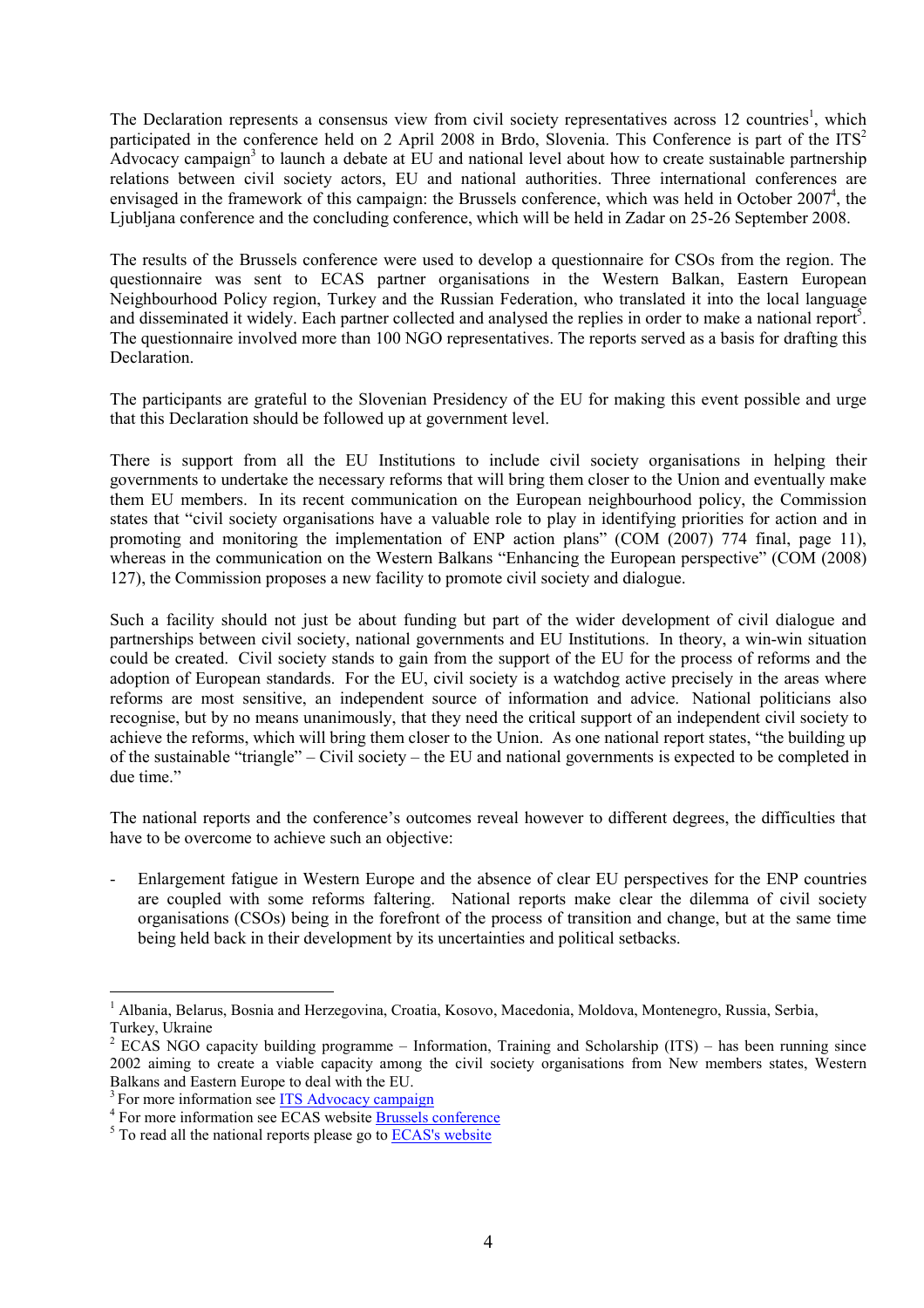- In pursuing reforms such as respect for human rights, better governance, independence of the judiciary, integrity of domestic war crimes proceedings and reconciliation there is insufficient questioning of whether civil society has the necessary capacity, and there is the danger that it can become a mere instrument of donor-driven priorities. There is little sense of a longer-term strategy to create a sustainable civil society in which the activities of different donors would be coordinated.
- In EU policies on partnership, it is a step forward that the legal instruments for the  $2007 2013$  legal instruments make clear reference to civil society not only as a potential beneficiary of funds but also as a partner in the strategy, programming and evaluation of national action plans under EU external assistance. From the national reports, it is clear that there is however no progress, except for a few initiatives. The EU has a major problem with implementation of its legal framework.

Against this background, recommendations in the national reports show strong convergence on action required to create a European civil society space. It is a sign of quite remarkable progress over the last 10 years that such a vision is not only possible, but also realistic. A common vision shared across countries as diverse as those in the Western Balkans and Eastern Europe is emerging irrespective of the stage that governments have reached in their relations with the EU. Civil society does not necessarily make a distinction between candidates and neighbouring countries and therefore advocates that the new civil society facility should be spread across the Region.

Following recommendations to the EU Institutions and national governments are formulated:

## *1. Listen to civil society*

The basic but overlooked demand from across the region to listen to civil society is well summed up in one report: "Everything which is required from EU partners (donor partners and civil society partners) is to listen and understand". Therefore, the EU as a donor has to have reflexes and be ready to change its approach. Too often donors are following their own agenda, and are not listening to the needs of CSOs. After a decade or more of experimentation and projects which has lead to a significant development of the NGO community, the next stage must be to give this community a greater say in the shaping of the policies for enlargement and the EU neighbourhood. This means that the engagement with civil society has to occur at a much earlier stage before national strategies are formulated. There is no evidence that is happening. In this respect, all reports have comments and expect Commission delegations in their country to play a role for civil society dialogue. In particular, national governments gain from listening to civil society in order to take into account the concerns of socially excluded and minority groups which do not have sufficient voice in the decisionmaking process and to be made aware of emerging social trends.

#### *2. Develop a long-term strategy for a sustainable civil society*

From the national reports and the Ljubljana conference, a long-term strategy for a sustainable civil society is demanded. Lessons could be learned from the experience of new EU Member States since the fall of the Berlin wall. Early support from foundations and the European Commission through civil society development grants did bring about a situation where NGOs first developed the capacity to take advantage of larger-scale pre-accession funds and structural funds afterwards. Such a longer-term strategy included the gradual introduction of more favourable tax regimes and government funds. Without such longer-term perspectives, there can be no guarantee that a similarly strong European civil society will emerge in the Western Balkans and neighbouring countries. On the contrary, NGOs may be diverted from long-term sustainability and expected to carry out an advocacy and monitoring role in the national reform process without having first acquired the necessary capacity and public support. There is also a danger that "certain areas remain constantly in focus whereas others remain without any support." As one report puts it, "Donors should choose the strategic support of civil society and avoid financing of short-term projects." Capacity building has to be demand-led and respond to the real needs of the organisations.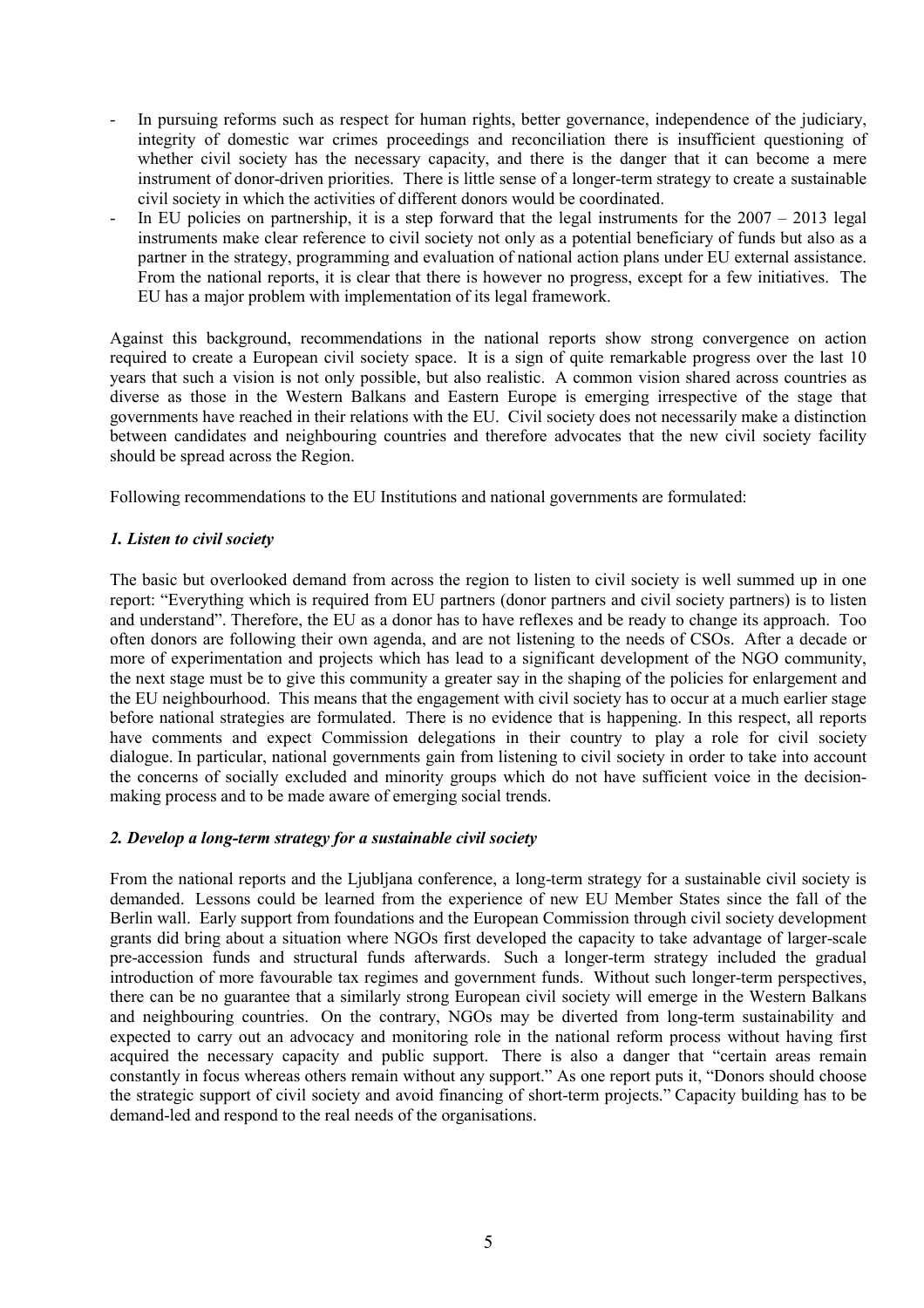### *3. Focus on creating a supportive environment for CSOs sustainability*

From the national reports it is evident that one reason for a gap between the theory and practice of partnership is the lack of structures within the government. The national reports raise issues, which concern the legal, fiscal and administrative environment that is in some cases prohibitive, and rarely described as more than adequate. The EU (through DECIM under recommendation n° 9) should help promote policies and exchange of best practice in creating a legal and fiscal environment to encourage the right of association and the growth of civil society. Similarly, administrative reforms and better governance should include relations with civil society. Often at the instigation of NGOs or international donors, governments and parliaments have initiated reforms and frameworks of cooperation with civil society, and either set up appropriate offices within or outside the administration for relating with civil society, or have promised to do so. Consultation is often a legal requirement but methods of implementation are partial. Some countries, such as Croatia, have initiated a comprehensive set of enabling instruments, but this is more the exception than the rule. Compacts (official agreements between CSOs and national governments), for example, are an interesting model - like that of Estonia - covering all aspects of relations between civil society and government.<sup>6</sup> In many new EU member states, and accession countries, intermediary bodies are the link between the government and NGOs has been a useful capacity building tool. There is no single European model to create an enabling environment for civil society; each country has to work out its own response to include a set of strategies such as those outlined and developed fully in the national reports.

### *4. Improve access to documents and fill in the information gaps*

In general, the country reports show that information about the EU is improving at least for public documents. There is however insufficient transparency and access to documents when it comes to consultations with stakeholders on the national strategy. There is evidence in the national reports that early drafts of working documents from the European Commission or the national governments are not reaching NGOs. Even where they are available, it is very difficult for NGOs to relate to them. "Examinees claim that strategic documents regarding EU external policies and financial assistance from the EU are not available and understandable for them, because they are not translated into their language." Either there should be official translations of documents or intermediary bodies should undertake this task. Furthermore, the same report stated "so far the communication from the EU level, as well as from the level of national authorities is mainly unilateral and does not include CSOs in the process of creating important documents and policies." But not everything can be expected of public authorities particularly to reach and involve small NGOs in Europe. Each country should have an NGO portal with translations, adapting information exchange to and from the EU national governments and other organisations. All the reports point to the need for governments and EU delegations to develop communication tools and transparency measures to reach beyond an "inner circle".

## *5. Put the partnership principle into practice*

 $\overline{a}$ 

The legal texts requiring partnership are difficult to implement and in no country in the Region is civil society being involved by national governments in the determination of strategies or action plans to implement neighbourhood or pre-accession policies. "None of the organisations that completed the questionnaire was consulted" is a critical refrain. As one report puts it, "CSOs (especially those in peripheral areas) do not have any idea about strategy papers and programmes at this early stage." The national reports are based on a wide circulation of the questionnaire but still fail to come up with any firm evidence of the partnership principle being applied. The only positive examples they mention are initiatives by think tanks, sometimes in association with NGOs and meetings with Commission delegations about specific programmes, rather any involvement with national strategies. The Commission should remind the governments of their legal obligations and ask them to come forward with consultation plans for implementation of the partnership principle at all stages of the design, programming and evaluation of the national action plan. EC delegations should make civil society participation mandatory in policy shaping and programming process; provide

 $6$  See the website of the Compact Commission in the UK: www.thecompact.org.uk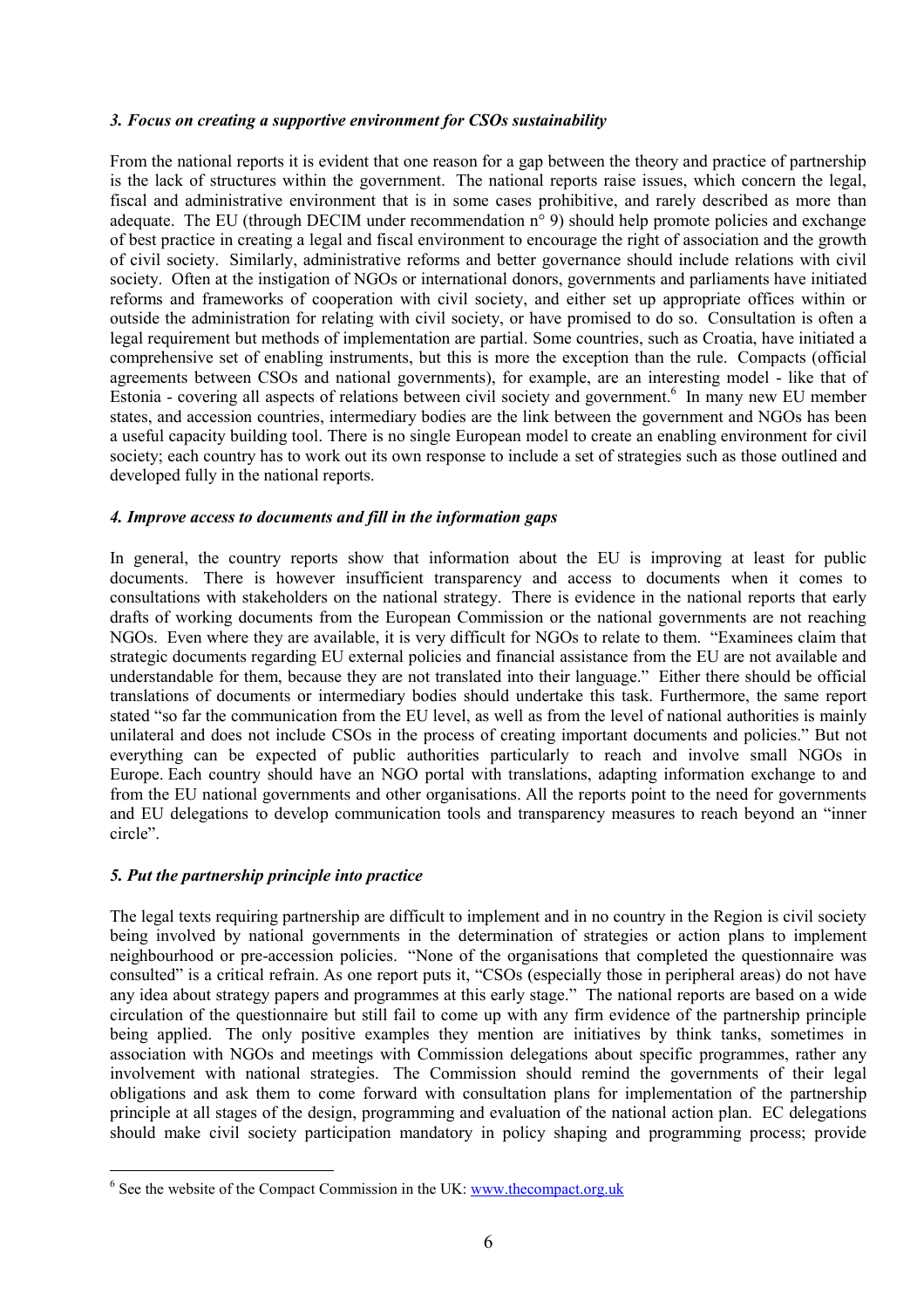transparent and operational mechanisms for structured and regular consultation to include small and local level NGOs. Without extensive application of the partnership principle to include CSOs, the possibilities for absorption of EU funds will in any case be limited.

### *6. Help in building coalitions among CSOs*

In its communication on a strong European neighbourhood policy, the Commission suggests "the organisation of a platform for civil society representation on ENP issues would be a welcome development." The national reports lend support to this view to the extent that "coalition building is a condition for interaction with EU institutions and national authorities because single CSOs… are hardly to be heard in the process." They also show that where CSOs have been heard, it is through such coalition building on European issues. Creating such coalitions is not an easy task because national action plans and strategies often concern a wide range of CSOs such as advocacy as well service delivery NGOs (from social exclusion and minorities to rural development and environmental protection NGOs). Moreover, there is a need not only for building general coalitions; they can be especially effective when they are targeted on specific issues and sectors of the population. Particularly among CSOs at an early stage of development, there is recognition of the value and efficacy of coalitions, but also criticism that they are not sufficiently open and inclusive and that the dialogue concentrates on a small number of large NGOs and think tanks. Technical assistance from the funds should be made available to allow for the creation of coalitions and support services to CSOs .

## *7. Train CSOs on how to access EU funds*

To support coalition building and to include small and peripheral organisations, training in how the strategy, programming and evaluation for the EU funds actually works can help increase the capacity of CSOs to participate. On the one hand, many respondents to the questionnaire said that EU funds usage is too complex for young non-governmental organisations and that the only possibilities for access were often as a subcontractor or as a partner with a EU based NGO and larger international organisations. On the other hand, to the extent that CSOs have the necessary training and are able to work in consortia with other interests in the context of the national action plan, the programmes do offer more scope for making a sustainable contribution to improving quality of life in the local community. Technical assistance from the funds should be used to carry out training sessions on a regional basis. The proposal to open up TAIEX to train not only officials, but also CSOs, is welcome in this respect and could encourage partnership between the governmental and nongovernmental spheres. CSOs recognise that completing the triangle civil society, EU and national governments- requires training and capacity building for state's officials dealing with civil society issues at national and local levels.

#### *8. Strengthen the capacity of small organisations*

The national reports all point to the danger that EU strategies and action plans lead to concentration on larger NGOs and that small NGOs and those in remote and peripheral areas are receiving no information and no possibilities for involvement. There are models, including those within the new member states for re-granting instruments for small associations and support for micro-projects. The setting up of civil society development foundations is a useful model and one of them is available in Croatia. They can be particularly useful for small associations if they have regional branches. Efforts by foundations and other donors to come together have also made it easier to create small grants and seek money for exploratory projects. As pointed out in some national reports, small NGOs can find a solution to accessing EU funds by seeking out a larger lead partner and being a sub-contractor. It is though frequently mentioned in the reports that smaller local associations are outside the circle of EU information, let alone consultation, and are not connected to the Internet. Yet they represent 90% of any viable civil society. EU institutions and national governments should improve this situation by engaging different stakeholders such as community foundations, civil society development organisations and NGO support structures. They bring together a wide spectrum of partners, which could be linked to EU programmes.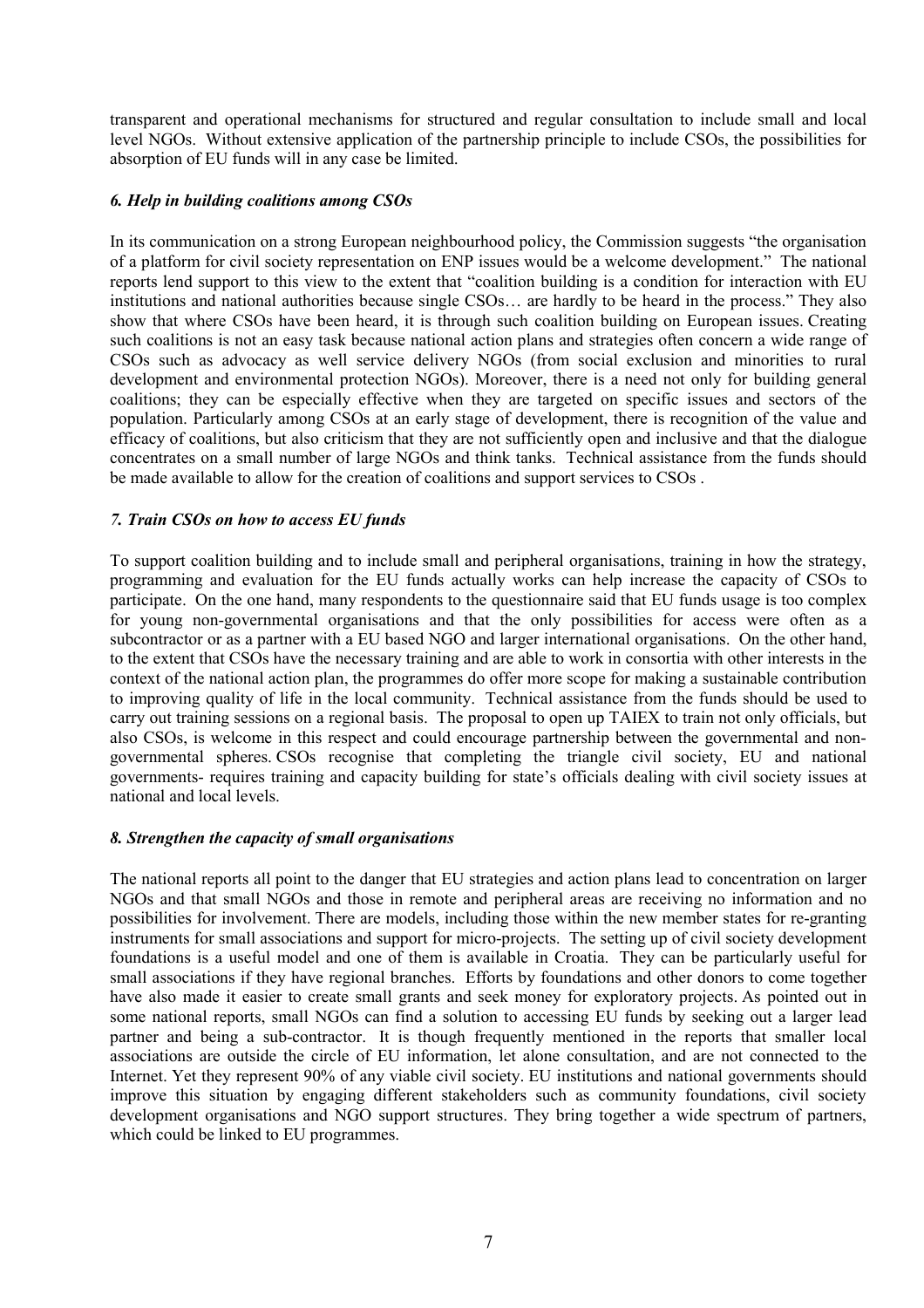### *9. Encourage donor coordination*

If the long-term aim is a sustainable civil society, coordination among donors is essential since no single donor – whether governmental or non-governmental - can do this alone. DECIM (Donor Exchange, Coordination and Information mechanism) is a pioneering instrument of the European Commission, the World Bank and foundations. It is the nearest response to many of the concerns in the national reports for a strategic long-term approach to civil society. DECIM promotes a holistic approach covering CSO legal framework, financial sustainability, public advocacy, delivery of social services and networking. The national reports do point out some instances of donor fragmentation or duplication with support for basically the same projects carried out by different organisations, but also gaps in support, particularly for small local organisations. DECIM operates currently at the international level through exchange of information and seminars for practitioners, CSOs and academics. It is though beginning an operation on the ground in Croatia this year, which should be spread to other countries in the Region. On the basis of the follow up to this declaration and the completion, publication and discussion of the national reports, it could be useful to assess progress and make proposals for the future in a civil society – DECIM dialogue. One recommendation made for such a dialogue is to include CSOs, not just as beneficiaries but also as responsible partners in the shaping, implementation, monitoring and evaluation of programmes.

## *10. Facilitate European networking*

The creation of a European civil society space based on equality between civil society within the EU and in the EU neighbourhood should be the objective. As the Commission points out, for example in the recent communication on the Western Balkans (COM (2008)127) there should be an overall objective of increasing the number of opportunities for students, trainees, journalists, NGOs and other sectors to visit the European Institutions and other European countries. All CSOs stress that visa facilitation and liberalisation is an important objective to encourage such people-to-people contacts. Current levels of contacts are low and often discouraged by visa application procedures. To make the idea of a European civil society beyond the EU borders a reality, such people-to-people contacts should offer the prospect of leading to more strategic partnerships and lasting contacts. Three approaches are considered, which are not mutually exclusive:

- Study visits to the EU Institutions and neighbouring countries are an essential part of training programmes, in order to make sense both of European decision-making in practice, on the spot, and the thinking behind the enlargement and neighbourhood policies. One month or more "scholarships" hosted by European associations can create more lasting contacts. There is scope for donor coordination among foundations and EU youth, volunteering or active citizenship programmes since all offer such training opportunities.
- European civil society umbrella organisations have now developed around the EU Institutions to cover practically every sector of association activity. They should consider opening up their membership to CSOs from the EU neighbourhood, since this is a realistic way for the latter to develop their knowledge of EU policies and participate in the European level funding programmes, which are gradually becoming open to their countries.
- In some of the national reports, the idea of an NGO office in Brussels is seen as a distant prospect and beyond the current means of civil society. It should be borne in mind for the future as a particularly useful way to develop the three-way dialogue between civil society, national governments and the European Institutions mentioned at the outset of these recommendations.

 Finally, whilst these recommendations show that there are common concerns among civil society organisations in relation to EU policies, they also show a European diversity. The first and most important of these recommendations – to listen to civil society - might be put into effect with the rest by a series of national seminars. ECAS and its partners will communicate these recommendations officially to the European Institutions and national governments.

By this declaration, we claim that a European citizenship and a civil society space, beyond the EU borders, will make Europe a better place.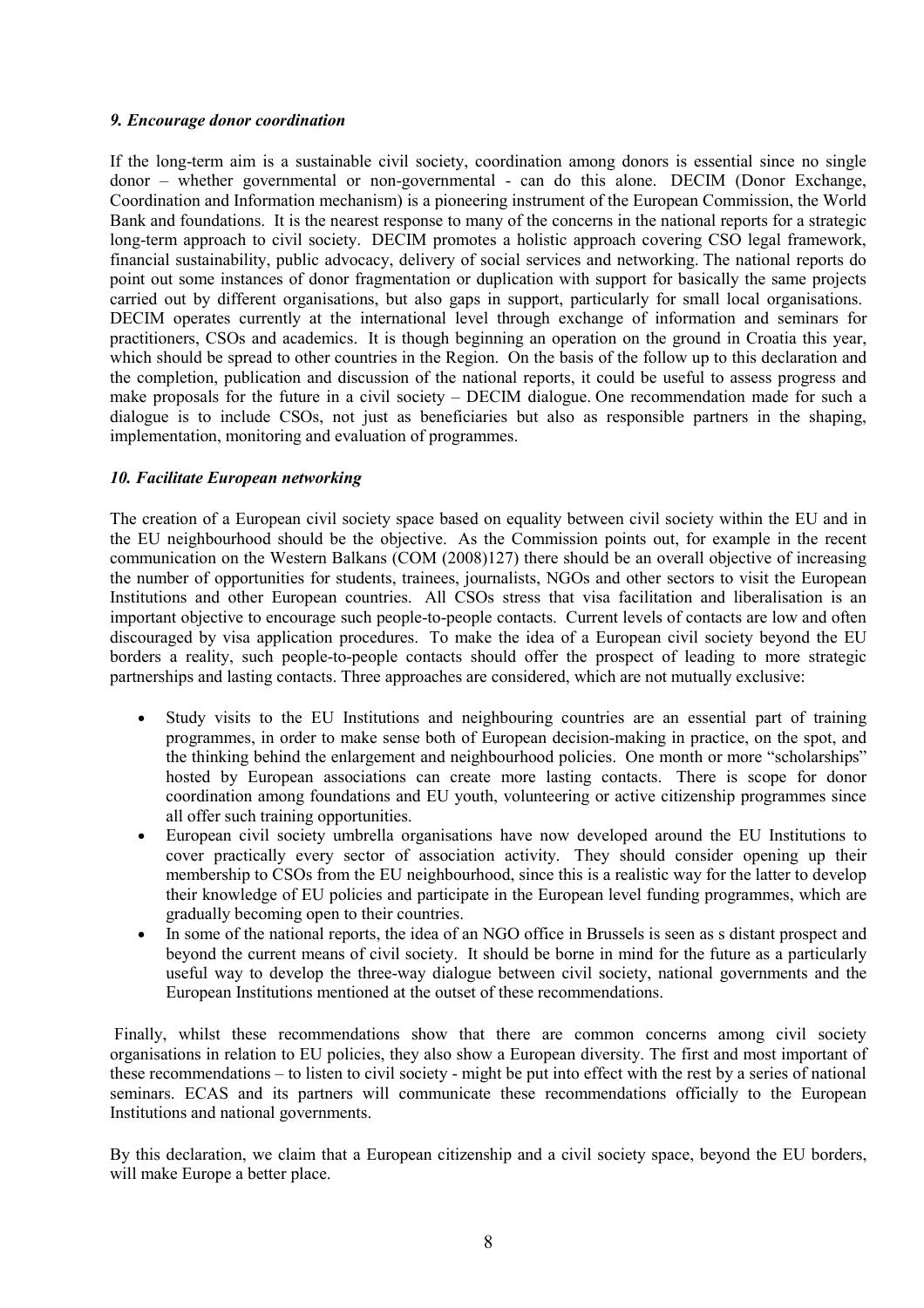## **List of Civil society organisations that support this declaration:**

Academy for Political Development, Croatia Albanian Civil Society Foundation, Albania Albanian Media Institute, Albania Association for European Information and Training, Moldova Autonomous Women Center, Serbia Association for Supporting and Training Women Candidates – KADER, Turkey Center for Civic Initiatives – CCI, Bosnia and Herzegovina Centre for Civic Education, Montenegro Center for Democracy and Human Rights – CEDEM, Montenegro Centre for Development of Nonprofit Organizations – CERANEO, Croatia Centre for information service, cooperation and development of NGO's – CNVOS, Slovenia Center for Institutional Development (CIRa), Macedonia Centre for Social Innovations, Belarus Cenzura - Association for Promotion of Human Rights and Media Freedoms, Croatia Citizens' Pact for South Eastern Europe, Serbia Civic Initiatives, Serbia Diakonia Agapes, Albania Documenta, Croatia Dvv international, Bosnia and Herzegovina European Movement, Montenegro European Citizen Action Service, Belgium European Civic Forum, France European Youth Forum, Belgium Euclid Network, UK EveryChild, Ukraine Gong, Croatia Gurt Resource Centre, Ukraine Humanitarian Law Center, Serbia Impunity Watch, The Netherlands International Development Alternatives NGO, Moldova International Renaissance Foundation, Ukraine Kosovar Civil Society Foundation, Kosovo